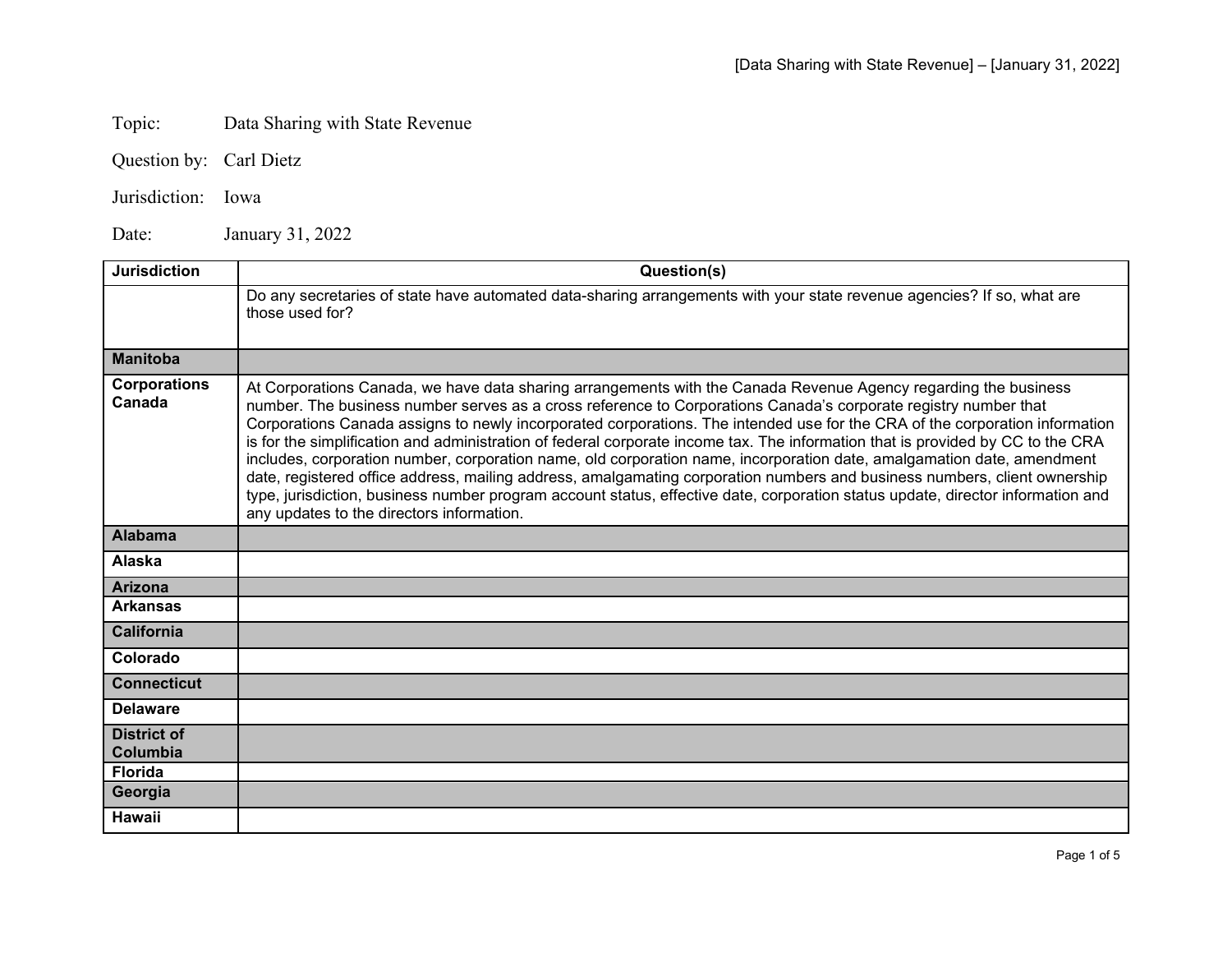| <b>Jurisdiction</b>  | Question(s)                                                                                                                                                                                                                                                                                                                                                                                                                                                                                                                                                                                                                                                                                                          |
|----------------------|----------------------------------------------------------------------------------------------------------------------------------------------------------------------------------------------------------------------------------------------------------------------------------------------------------------------------------------------------------------------------------------------------------------------------------------------------------------------------------------------------------------------------------------------------------------------------------------------------------------------------------------------------------------------------------------------------------------------|
|                      | Do any secretaries of state have automated data-sharing arrangements with your state revenue agencies? If so, what are<br>those used for?                                                                                                                                                                                                                                                                                                                                                                                                                                                                                                                                                                            |
| Idaho                |                                                                                                                                                                                                                                                                                                                                                                                                                                                                                                                                                                                                                                                                                                                      |
| <b>Illinois</b>      |                                                                                                                                                                                                                                                                                                                                                                                                                                                                                                                                                                                                                                                                                                                      |
| <b>Indiana</b>       | Indiana does not, but the idea has been discussed. Revenue is interested in knowing when businesses have been<br>administratively dissolved and when they are past the deadline for reinstatement. Our office would like to automate the<br>reinstatement process with Revenue. Currently there is a separate request that must be made to Revenue, and they a paper<br>certificate of clearance is generated that has to be attached to the reinstatement filing with SOS. Automating this process<br>would save our office a lot of phone calls and reduce rejections. I'm not sure if Revenue would also be interested in voluntary<br>dissolution status as well. It's been some time since our last discussion. |
| lowa                 |                                                                                                                                                                                                                                                                                                                                                                                                                                                                                                                                                                                                                                                                                                                      |
| <b>Kansas</b>        |                                                                                                                                                                                                                                                                                                                                                                                                                                                                                                                                                                                                                                                                                                                      |
| Kentucky             |                                                                                                                                                                                                                                                                                                                                                                                                                                                                                                                                                                                                                                                                                                                      |
| Louisiana            | In Louisiana, we do have a Data Sharing Agreement with our Department of Revenue for our online geauxBiz site. We also<br>send them bulk data weekly, which per our I.T. Department and to the best of their knowledge, is for their enforcement efforts.                                                                                                                                                                                                                                                                                                                                                                                                                                                            |
| <b>Maine</b>         |                                                                                                                                                                                                                                                                                                                                                                                                                                                                                                                                                                                                                                                                                                                      |
| <b>Maryland</b>      |                                                                                                                                                                                                                                                                                                                                                                                                                                                                                                                                                                                                                                                                                                                      |
| <b>Massachusetts</b> |                                                                                                                                                                                                                                                                                                                                                                                                                                                                                                                                                                                                                                                                                                                      |
| <b>Michigan</b>      |                                                                                                                                                                                                                                                                                                                                                                                                                                                                                                                                                                                                                                                                                                                      |
| <b>Minnesota</b>     |                                                                                                                                                                                                                                                                                                                                                                                                                                                                                                                                                                                                                                                                                                                      |
| <b>Mississippi</b>   | MS SOS and MS DOR have an automated interface that transfers files back and forth between the two agencies:                                                                                                                                                                                                                                                                                                                                                                                                                                                                                                                                                                                                          |
|                      | SOS Reinstate File - daily<br>SOS Dissolute File - daily<br>* SOS New Corp file from SOS - monthly.                                                                                                                                                                                                                                                                                                                                                                                                                                                                                                                                                                                                                  |
| <b>Missouri</b>      |                                                                                                                                                                                                                                                                                                                                                                                                                                                                                                                                                                                                                                                                                                                      |
| <b>Montana</b>       |                                                                                                                                                                                                                                                                                                                                                                                                                                                                                                                                                                                                                                                                                                                      |
| <b>Nebraska</b>      |                                                                                                                                                                                                                                                                                                                                                                                                                                                                                                                                                                                                                                                                                                                      |
| <b>Nevada</b>        |                                                                                                                                                                                                                                                                                                                                                                                                                                                                                                                                                                                                                                                                                                                      |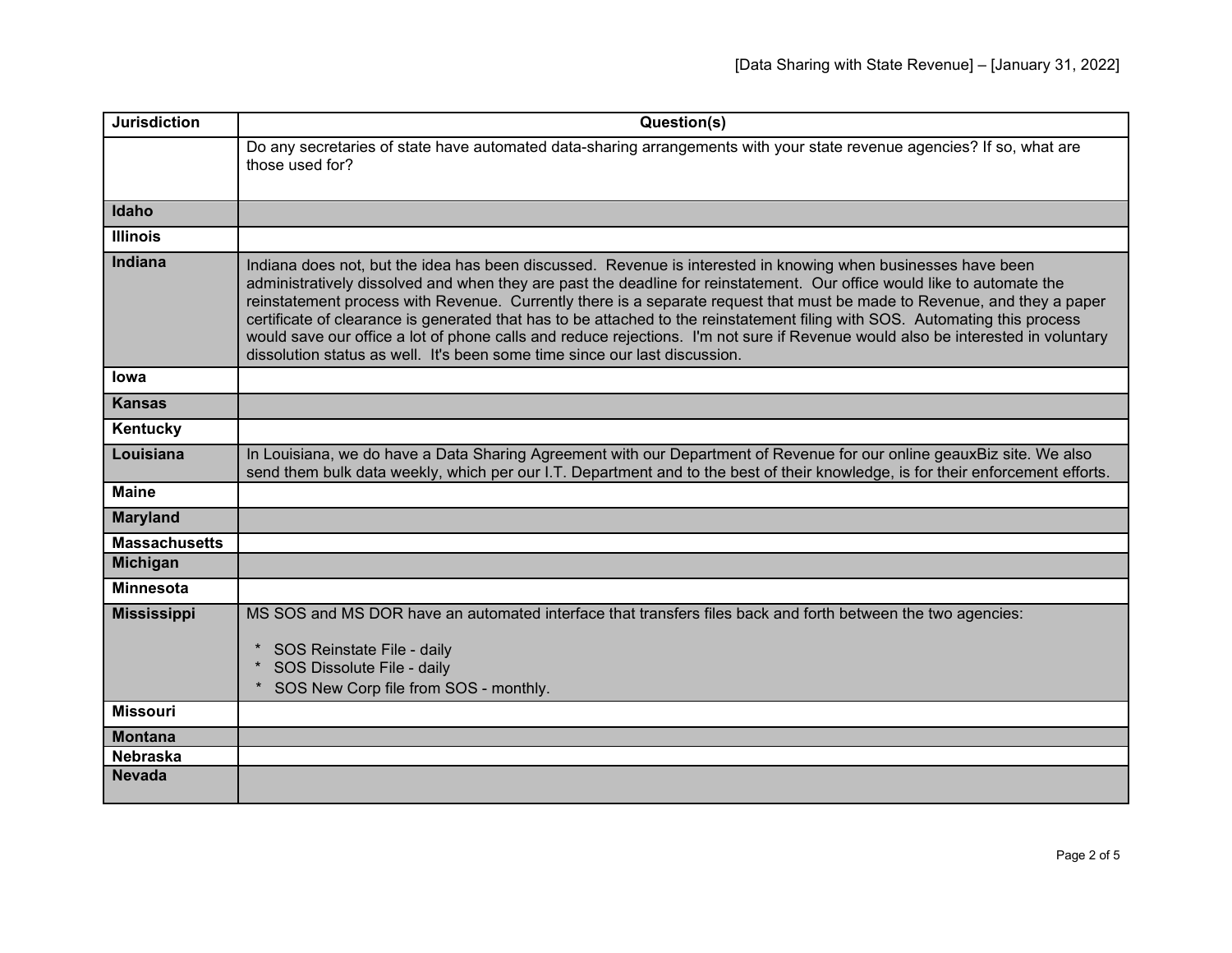| <b>Jurisdiction</b>   | Question(s)                                                                                                                                                                                                                                                                                                                                                                                                                                                                                                                                                                                                                                                                                                                                                                                                                          |
|-----------------------|--------------------------------------------------------------------------------------------------------------------------------------------------------------------------------------------------------------------------------------------------------------------------------------------------------------------------------------------------------------------------------------------------------------------------------------------------------------------------------------------------------------------------------------------------------------------------------------------------------------------------------------------------------------------------------------------------------------------------------------------------------------------------------------------------------------------------------------|
|                       | Do any secretaries of state have automated data-sharing arrangements with your state revenue agencies? If so, what are<br>those used for?                                                                                                                                                                                                                                                                                                                                                                                                                                                                                                                                                                                                                                                                                            |
| <b>New Hampshire</b>  |                                                                                                                                                                                                                                                                                                                                                                                                                                                                                                                                                                                                                                                                                                                                                                                                                                      |
| <b>New Jersey</b>     |                                                                                                                                                                                                                                                                                                                                                                                                                                                                                                                                                                                                                                                                                                                                                                                                                                      |
| <b>New Mexico</b>     |                                                                                                                                                                                                                                                                                                                                                                                                                                                                                                                                                                                                                                                                                                                                                                                                                                      |
| <b>New York</b>       |                                                                                                                                                                                                                                                                                                                                                                                                                                                                                                                                                                                                                                                                                                                                                                                                                                      |
| <b>North Carolina</b> | The North Carolina Secretary of State provides a secure FTP site for downloading the database. This is provided to various<br>state agencies, including the Department of Revenue, for status and licensing issues.                                                                                                                                                                                                                                                                                                                                                                                                                                                                                                                                                                                                                  |
| <b>North Dakota</b>   |                                                                                                                                                                                                                                                                                                                                                                                                                                                                                                                                                                                                                                                                                                                                                                                                                                      |
| Ohio                  | In Ohio, we give access to other state agencies, including the Department of Taxation, to our FTP site so they may download<br>business data and receive weekly updates. I believe they use this to gather statutory agent information and to verify the status<br>of a business. They monitor new business filings as well as dissolved/cancelled entities.                                                                                                                                                                                                                                                                                                                                                                                                                                                                         |
| <b>Oklahoma</b>       |                                                                                                                                                                                                                                                                                                                                                                                                                                                                                                                                                                                                                                                                                                                                                                                                                                      |
| Oregon                |                                                                                                                                                                                                                                                                                                                                                                                                                                                                                                                                                                                                                                                                                                                                                                                                                                      |
| Pennsylvania          | Pennsylvania has automated data-sharing arrangements with our Department of Revenue.<br>We send them all formation information electronically, daily or at least several times a week, as well as information on<br>fundamental changes (mergers, domestications, dissolutions, etc.) That enables Revenue to open tax files on companies or<br>close them out when they dissolve, etc.<br>In return, on a weekly basis, the Department of State gets officer information on corporations, which comes from the corporate<br>tax returns.<br>Remember, PA is the only state without annual (or regular) reports for filing entities, so we don't have an internal mechanism<br>for this.<br>So this is how we update our website for the public, at least for for-profit corporations.<br>We get nothing back on other entity types. |
| <b>Rhode Island</b>   |                                                                                                                                                                                                                                                                                                                                                                                                                                                                                                                                                                                                                                                                                                                                                                                                                                      |
| <b>South Carolina</b> |                                                                                                                                                                                                                                                                                                                                                                                                                                                                                                                                                                                                                                                                                                                                                                                                                                      |
| <b>South Dakota</b>   |                                                                                                                                                                                                                                                                                                                                                                                                                                                                                                                                                                                                                                                                                                                                                                                                                                      |
| <b>Tennessee</b>      |                                                                                                                                                                                                                                                                                                                                                                                                                                                                                                                                                                                                                                                                                                                                                                                                                                      |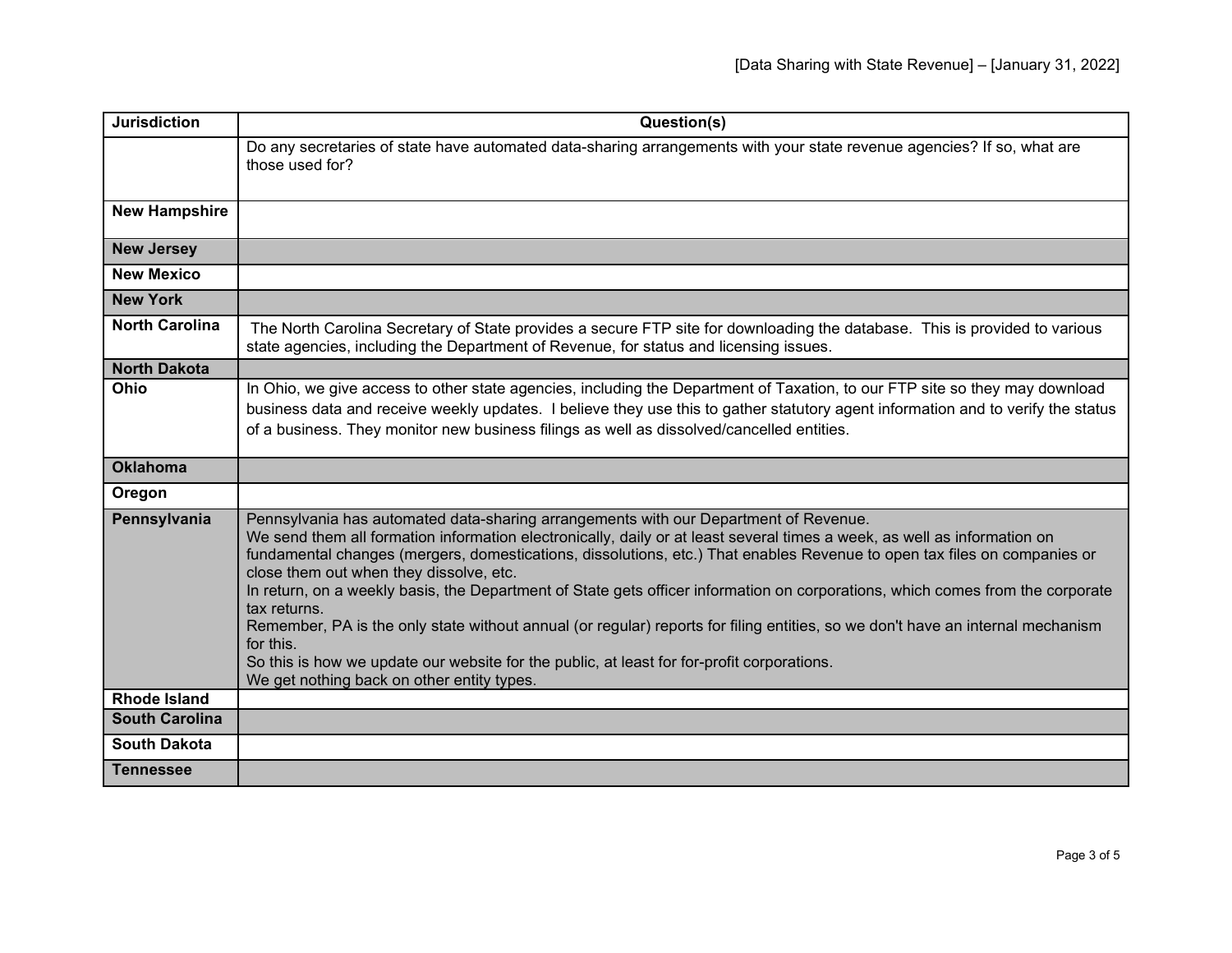| <b>Jurisdiction</b>  | Question(s)                                                                                                                                                                                                                                                                                                                                                                                                                                                                                                                                                                                                                                                                                                                                                                                                                                                                                                                                                                                                                                                        |
|----------------------|--------------------------------------------------------------------------------------------------------------------------------------------------------------------------------------------------------------------------------------------------------------------------------------------------------------------------------------------------------------------------------------------------------------------------------------------------------------------------------------------------------------------------------------------------------------------------------------------------------------------------------------------------------------------------------------------------------------------------------------------------------------------------------------------------------------------------------------------------------------------------------------------------------------------------------------------------------------------------------------------------------------------------------------------------------------------|
|                      | Do any secretaries of state have automated data-sharing arrangements with your state revenue agencies? If so, what are<br>those used for?                                                                                                                                                                                                                                                                                                                                                                                                                                                                                                                                                                                                                                                                                                                                                                                                                                                                                                                          |
| Texas                | Similar to North Carolina and Ohio, the Texas Secretary of State provides a secure FTP site from which other state agencies<br>may download our master file and receive weekly updates. We have a specific Memorandum of Understanding with respect to<br>the sharing of data between the Comptroller of Public Accounts (our state department of revenue) and the Secretary of State<br>for certain purposes; namely, to enable the agencies to perform certain statutory duties imposed on both agencies. For<br>example, we receive Comptroller data with respect to entities the Comptroller certifies have failed to satisfy their franchise tax<br>obligations so the Secretary of State may administratively forfeit the entity's existence as authorized under our Tax Code. SOS<br>also provides the Comptroller with business entity data which enables the Comptroller to establish an entity's franchise tax<br>account. Updates and changes to entity data, such as name changes, mergers, terminations, etc. are also received on a<br>weekly basis. |
| <b>Utah</b>          |                                                                                                                                                                                                                                                                                                                                                                                                                                                                                                                                                                                                                                                                                                                                                                                                                                                                                                                                                                                                                                                                    |
| <b>Vermont</b>       |                                                                                                                                                                                                                                                                                                                                                                                                                                                                                                                                                                                                                                                                                                                                                                                                                                                                                                                                                                                                                                                                    |
| Virginia             |                                                                                                                                                                                                                                                                                                                                                                                                                                                                                                                                                                                                                                                                                                                                                                                                                                                                                                                                                                                                                                                                    |
| Washington           |                                                                                                                                                                                                                                                                                                                                                                                                                                                                                                                                                                                                                                                                                                                                                                                                                                                                                                                                                                                                                                                                    |
| <b>West Virginia</b> |                                                                                                                                                                                                                                                                                                                                                                                                                                                                                                                                                                                                                                                                                                                                                                                                                                                                                                                                                                                                                                                                    |
| <b>Wisconsin</b>     | Yes, in Wisconsin (Department of Financial Institutions) we do the following and it's used for revocation of licenses. Licenses<br>such as Charitable Organizations, Broker Dealer, Mortgage Banker, Mortgage Broker, Investment Advisors etc.<br>Every Quarter, DFI collects data from internal systems and IT send it to DOR's FTP site as an XML file.                                                                                                                                                                                                                                                                                                                                                                                                                                                                                                                                                                                                                                                                                                          |
|                      | DOR matches the contents against Tax Delinquents.                                                                                                                                                                                                                                                                                                                                                                                                                                                                                                                                                                                                                                                                                                                                                                                                                                                                                                                                                                                                                  |
|                      | Tax Delinquents are Notified by DOR.                                                                                                                                                                                                                                                                                                                                                                                                                                                                                                                                                                                                                                                                                                                                                                                                                                                                                                                                                                                                                               |
|                      | DFI is notified about Tax Delinquents.<br>DFI Notifies Licensee/registrants.<br>$\ast$                                                                                                                                                                                                                                                                                                                                                                                                                                                                                                                                                                                                                                                                                                                                                                                                                                                                                                                                                                             |
|                      | DFI notifies DOR that Licensee/registrant has been notified                                                                                                                                                                                                                                                                                                                                                                                                                                                                                                                                                                                                                                                                                                                                                                                                                                                                                                                                                                                                        |
|                      | DOR sends DFI final determination notice                                                                                                                                                                                                                                                                                                                                                                                                                                                                                                                                                                                                                                                                                                                                                                                                                                                                                                                                                                                                                           |
|                      | $\star$<br>DFI action to revoke or not to revoke and closes the case                                                                                                                                                                                                                                                                                                                                                                                                                                                                                                                                                                                                                                                                                                                                                                                                                                                                                                                                                                                               |
| Wyoming              |                                                                                                                                                                                                                                                                                                                                                                                                                                                                                                                                                                                                                                                                                                                                                                                                                                                                                                                                                                                                                                                                    |

## **Additional comments:**